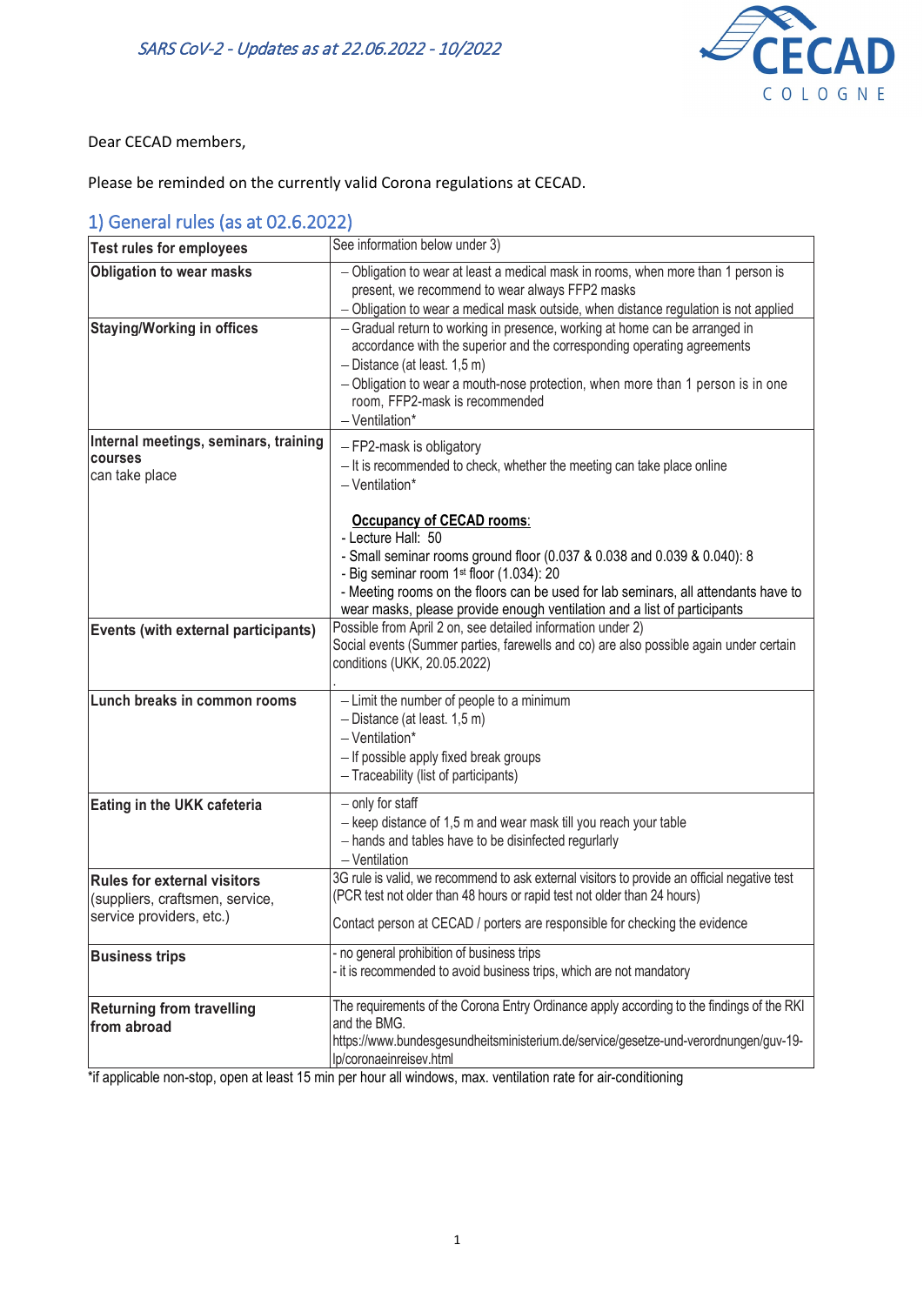

# 2) Events (with mainly external participants, as at June 1st, 2022)

Currently, events at the University Hospital Cologne can be held **without the approval of the task force**. This now also applies again to events with a primarily social character. However, for the protection of staff and patients, the following regulations must still be taken into account when planning events:

- − Admission for employees of the University Hospital Cologne and its subsidiaries only upon presentation of the employee ID card.
- − Access for external persons only upon presentation of a current negative test certificate (rapid antigen test < 24 h, PCR test < 48 h) from a certified test center.
- − The control of the necessary proof is the responsibility of the organizer
- All persons must wear at least a medical mask (FFP2 mask is recommended) during the entire event, this is also valid for the speaker / event leader.

### Catering:

- If catering is offered in conventional buffet form, strict adherence to the mask requirement at the buffet must be observed. The possibility for hygienic hand disinfection must be provided before serving at the buffet.
- It is recommended to maintain a minimum distance of 1.5m at all times (while not wearing a mask) during ingestion of food and beverages.
- Should there be any changes in the infection or ordinance situation in the further course of events, these regulations will be adapted if necessary and announced via the intranet.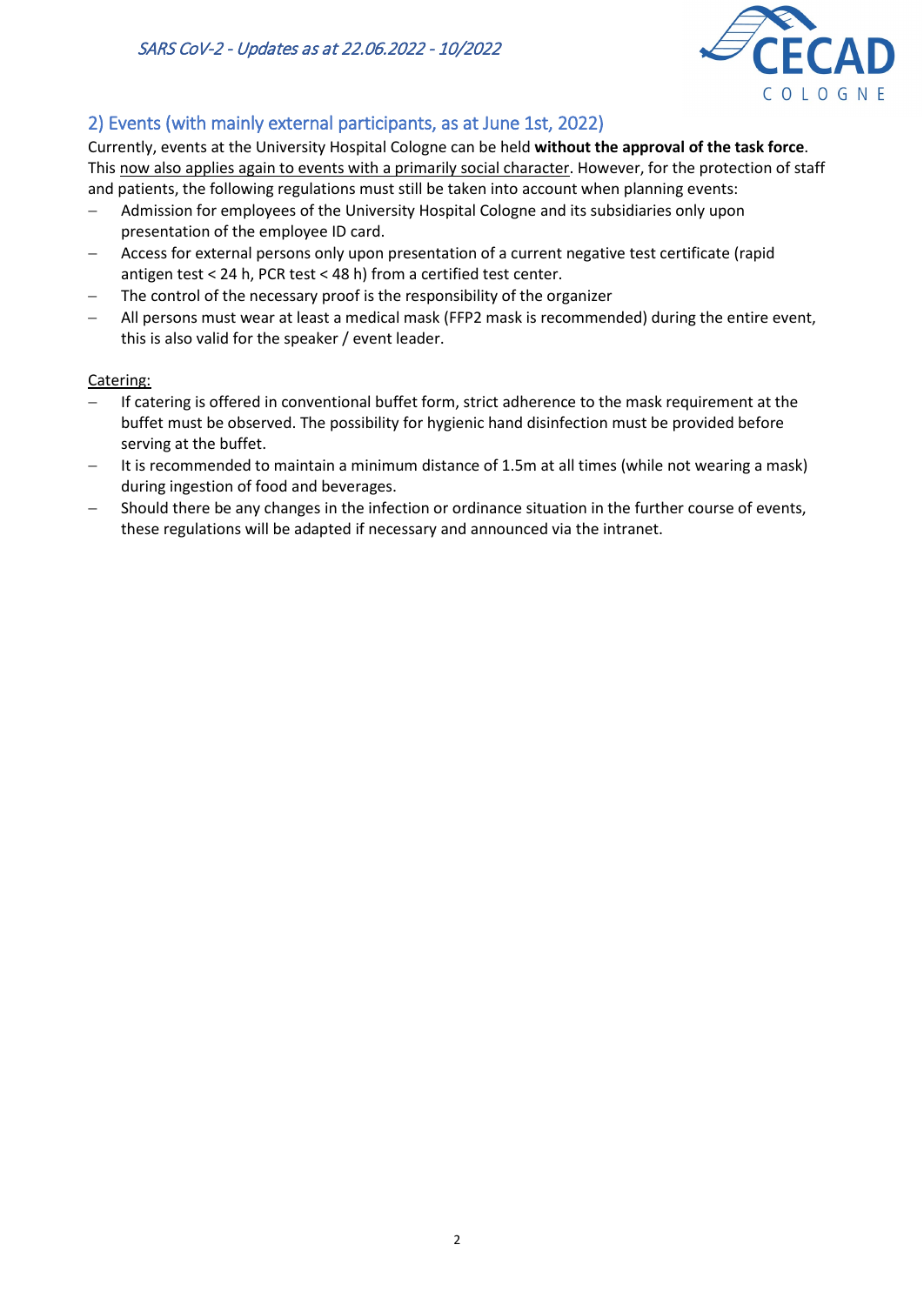

# 3) Test rules for employees

| -Occurring symptoms (compatible to SARS-CoV-2 infection)<br>- Unprotected contact to an infected person $(1,2, m)$                                   | <b>PCR</b> test<br>necessary |
|------------------------------------------------------------------------------------------------------------------------------------------------------|------------------------------|
| - Confirmation of a positive rapid antigen-test                                                                                                      |                              |
| - Infected employees: If you leave isolation at day 7 and before day 10 after infection started                                                      | <b>Antigen</b><br>rapid test |
| <b>UKK employees only – without symptoms (according to CoronaSchutzV):</b>                                                                           | necessary                    |
| $-2$ tests/week for vaccinated employees (self-test, can be done at home)                                                                            | (no PCR                      |
| - 1/day (with certificate) for not vaccinated employees: before starting work, must be checked<br>in the lab, must be uploaded on the saneway portal | test)                        |
| $-10$ days after the diagnose of a SARS-CoV2 infection (day 0 is smear test day):                                                                    | No testing                   |
| if you have no symptoms for more than 48h neither PCR test or antigen rapid test is required to                                                      |                              |
| stop isolation                                                                                                                                       |                              |

#### **Procedure for infected persons**

| Day      | Kind of test                      | <b>Test result</b>                                                               |
|----------|-----------------------------------|----------------------------------------------------------------------------------|
| $\Omega$ | PCR at UKK test center            | PCR test positive                                                                |
| (smear   | - if you have a positive antigen  | => Immediate start of isolation                                                  |
| test)    | rapid test result                 |                                                                                  |
|          | - if you have symptoms            |                                                                                  |
|          | If 48h without symtoms: certified | Antigen test negative => end of isolation                                        |
|          | antigen test                      | Antigen test positive => further isolation till max. day 10                      |
|          |                                   | If certified antigen test is negative on day 8 or 9, isolation can be terminated |
|          |                                   | No PCR test is offered by the UKK!                                               |
| 10       | No further test                   | End of isolation without further testing                                         |

#### **Quarantine and testing of unprotected contact persons without symptoms**

| <b>Without symptoms</b><br><b>WITH exposure to</b><br>an infected person                | Independent of vaccination status:<br>Exposition/contact to infected person can be stopped: No quarantine and PCR test every 2<br>days until day 7*                                                                                                                                                                                   |
|-----------------------------------------------------------------------------------------|---------------------------------------------------------------------------------------------------------------------------------------------------------------------------------------------------------------------------------------------------------------------------------------------------------------------------------------|
| (unprotected or only<br>one of the persons<br>with medical mouth-<br>nose protection or | Permanent exposure (e.g. household contacts): Quarantine for 5 days, daily control of symptoms,<br>on days 5 PCR if you have no symptoms; you can start work if your PCR test is negative, another PCR<br>test on day 7                                                                                                               |
| partially protected<br>and<br>$>$ 10 min. in closed<br>rooms)                           | If indispensable (decided by superior**): work can be continued in exceptional cases under<br>the following conditions: Daily PCR control until day 7, symptom control until day 10, FFP-2<br>mask obligation, no unprotected break contacts, if symptoms occur immediate PCR test, work<br>can only be continued if test is negative |

*\* Plus daily symptom control, if you get symptoms do a PCR test immediately, continue work only in case of neg. PCR test result, obligation to wear a FFP-2 mask, no unprotected contacts during any breaks during monitoring period \*\* Report indispensability to KPM Team*

Thank you for supporting us in keeping CECAD a safe place to work and stay healthy!

Very best wishes,

*.*

Bernhard Schermer, Carien Niessen, Sibylle Grandel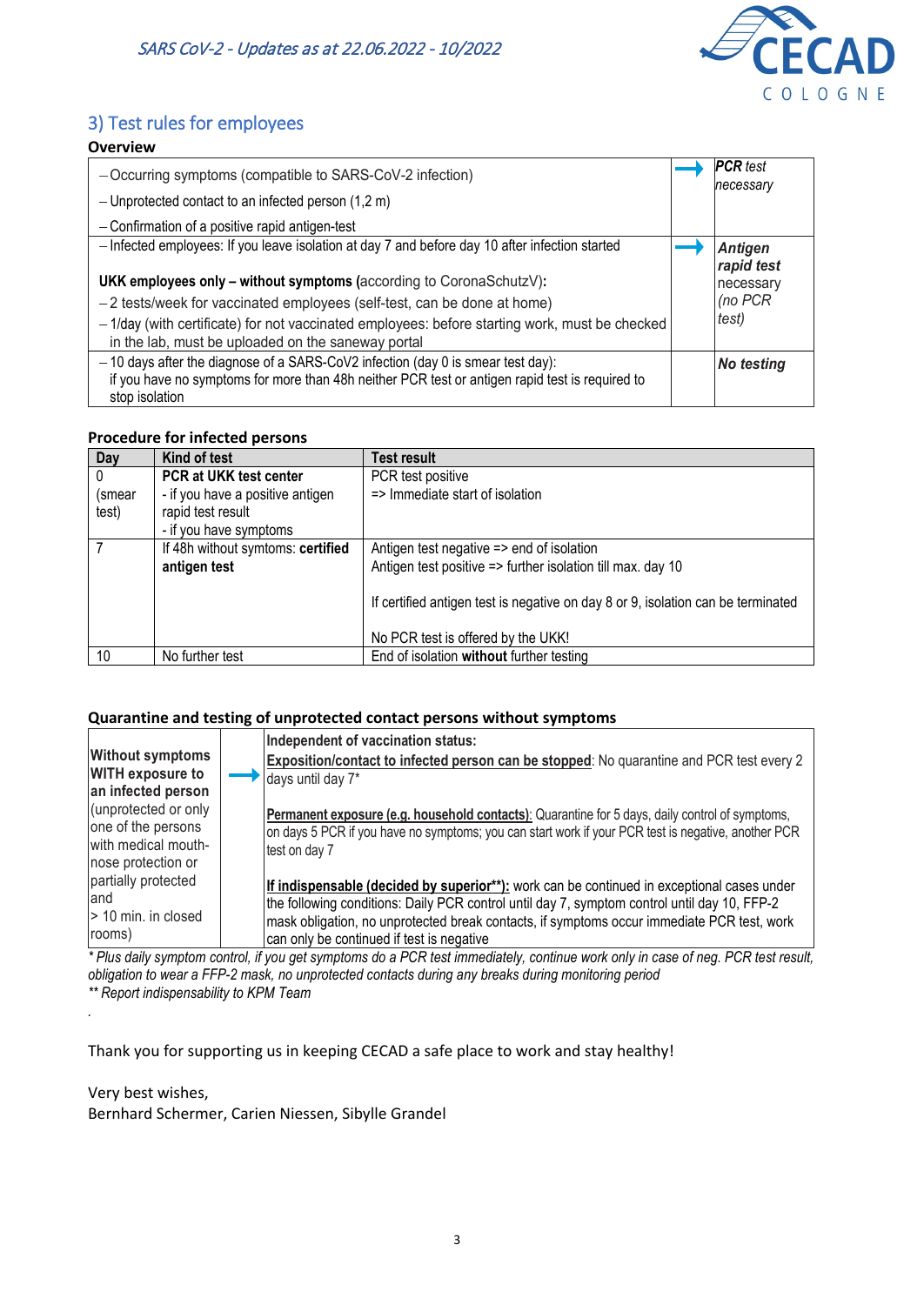

Liebe CECAD-Mitglieder,

Zur Erinnerung die derzeit gültigen Corona Regelungen am CECAD

### Generelle Regelungen (Stand 2.6.2022)

| – Mind. Medizin. MNS in allen geschlossenen Räumen, wenn sich in einem Raum mehr als 1<br>Person aufhält, wird empfohlen eine FFP2 Maske zu tragen<br>Medizinischer MNS im Freien, wenn Abstand nicht eingehalten wird<br>- Sukzessive Rückkehr zur Präsenzarbeit, mobiles Arbeiten in Absprache mit den<br>Vorgesetzten in Übereinstimmung mit den Dienstvereinbarungen möglich<br>- Abstand (mind. 1,5 m)<br>- Wenn mehr als 1 Person im Raum, MNS-Pflicht, FFP2-Maske empfohlen<br>- Lüftung*<br>Präsenzveranstaltung möglich, dann FFP-2 Maskenpflicht<br>Interne Besprechungen, Seminare<br>Empfehlung zu prüfen, ob online Veranstaltung möglich ist<br>Lüftung*<br>Belegung der CECAD Räume:<br>- Lecture Hall: 50<br>- Kleine Seminarräume Erdgeschoss (0.037 & 0.038 und 0.039 & 0.040): jew. 8<br>- Großer Seminarraum 1. Stock (1.034): 20<br>- Besprechungsräume in den Laborbereichen können für AG-Besprechungen genutzt<br>werden, alle Teilnehmer müssen die ganze Zeit Masken tragen, bitte auf ausreichend<br>Lüftung achten und eine Teilnehmerliste nachhalten<br>Veranstaltungen ab dem 2.4. unter Auflagen wieder möglich, siehe 2)<br>Veranstaltungen (mit externen<br>TN)<br>Gesellige Veranstaltungen (Sommerfeste, Verabschiedungen und Co.) unter Auflagen<br>auch wieder möglich (UKK, 20.05.2022)<br>- Reduzierte Personenzahl<br>- Abstand (mind. 1,5 m)<br>-Lüftung*<br>- Möglichst feste Pausengruppen<br>- Rückverfolgbarkeit (Anwesenheitsliste)<br>Essen in der Cafeteria<br>- Nur für Personal geöffnet<br>- Abstand (mind. 1,5 m) und Maskenpflicht bis zum Platz<br>- Händedesinfektion und regelmäßige Flächendesinfektion der Tische<br>- Lüftung<br>Zutritt zum Gelände nur mit aktuellem negativen Testnachweis (PCR-Test nichtälter als 48<br>Stunden oder AG-Schnelltest mit älter als 24 Stunden)<br>(Lieferanten, Handwerker,<br>wenn KEIN Patientenkontakt 3G-Regel ausreichend<br>Dienstleister etc.)<br>Kontaktperson am CECAD bzw. Pforte für Kontrolle der Nachweise verantwortlich<br><b>Dienstreisen</b><br>- Kein generelles Dienstreiseverbot, von der Teilnahme an externen Veranstaltungen, die<br>für die Dienstausübung nicht zwingend erforderlich sind, wird momentan jedoch dringend<br>abgeraten<br>und des BMG:<br>https://www.bundesgesundheitsministerium.de/service/gesetze-und-verordnungen/guv- | Testregeln für Beschäftigte    | Siehe nachfolgend unter 3) |
|----------------------------------------------------------------------------------------------------------------------------------------------------------------------------------------------------------------------------------------------------------------------------------------------------------------------------------------------------------------------------------------------------------------------------------------------------------------------------------------------------------------------------------------------------------------------------------------------------------------------------------------------------------------------------------------------------------------------------------------------------------------------------------------------------------------------------------------------------------------------------------------------------------------------------------------------------------------------------------------------------------------------------------------------------------------------------------------------------------------------------------------------------------------------------------------------------------------------------------------------------------------------------------------------------------------------------------------------------------------------------------------------------------------------------------------------------------------------------------------------------------------------------------------------------------------------------------------------------------------------------------------------------------------------------------------------------------------------------------------------------------------------------------------------------------------------------------------------------------------------------------------------------------------------------------------------------------------------------------------------------------------------------------------------------------------------------------------------------------------------------------------------------------------------------------------------------------------------------------------------------------------------------------------------------------------------------------------------------------------------|--------------------------------|----------------------------|
|                                                                                                                                                                                                                                                                                                                                                                                                                                                                                                                                                                                                                                                                                                                                                                                                                                                                                                                                                                                                                                                                                                                                                                                                                                                                                                                                                                                                                                                                                                                                                                                                                                                                                                                                                                                                                                                                                                                                                                                                                                                                                                                                                                                                                                                                                                                                                                      | Maskenpflicht für Beschäftigte |                            |
|                                                                                                                                                                                                                                                                                                                                                                                                                                                                                                                                                                                                                                                                                                                                                                                                                                                                                                                                                                                                                                                                                                                                                                                                                                                                                                                                                                                                                                                                                                                                                                                                                                                                                                                                                                                                                                                                                                                                                                                                                                                                                                                                                                                                                                                                                                                                                                      |                                |                            |
|                                                                                                                                                                                                                                                                                                                                                                                                                                                                                                                                                                                                                                                                                                                                                                                                                                                                                                                                                                                                                                                                                                                                                                                                                                                                                                                                                                                                                                                                                                                                                                                                                                                                                                                                                                                                                                                                                                                                                                                                                                                                                                                                                                                                                                                                                                                                                                      | <b>Aufenthalt in Büros</b>     |                            |
| Es gelten die Vorgaben der Corona-Einreiseverordnung nach den Feststellungen des RKI                                                                                                                                                                                                                                                                                                                                                                                                                                                                                                                                                                                                                                                                                                                                                                                                                                                                                                                                                                                                                                                                                                                                                                                                                                                                                                                                                                                                                                                                                                                                                                                                                                                                                                                                                                                                                                                                                                                                                                                                                                                                                                                                                                                                                                                                                 |                                |                            |
|                                                                                                                                                                                                                                                                                                                                                                                                                                                                                                                                                                                                                                                                                                                                                                                                                                                                                                                                                                                                                                                                                                                                                                                                                                                                                                                                                                                                                                                                                                                                                                                                                                                                                                                                                                                                                                                                                                                                                                                                                                                                                                                                                                                                                                                                                                                                                                      |                                |                            |
|                                                                                                                                                                                                                                                                                                                                                                                                                                                                                                                                                                                                                                                                                                                                                                                                                                                                                                                                                                                                                                                                                                                                                                                                                                                                                                                                                                                                                                                                                                                                                                                                                                                                                                                                                                                                                                                                                                                                                                                                                                                                                                                                                                                                                                                                                                                                                                      |                                |                            |
|                                                                                                                                                                                                                                                                                                                                                                                                                                                                                                                                                                                                                                                                                                                                                                                                                                                                                                                                                                                                                                                                                                                                                                                                                                                                                                                                                                                                                                                                                                                                                                                                                                                                                                                                                                                                                                                                                                                                                                                                                                                                                                                                                                                                                                                                                                                                                                      |                                |                            |
|                                                                                                                                                                                                                                                                                                                                                                                                                                                                                                                                                                                                                                                                                                                                                                                                                                                                                                                                                                                                                                                                                                                                                                                                                                                                                                                                                                                                                                                                                                                                                                                                                                                                                                                                                                                                                                                                                                                                                                                                                                                                                                                                                                                                                                                                                                                                                                      |                                |                            |
|                                                                                                                                                                                                                                                                                                                                                                                                                                                                                                                                                                                                                                                                                                                                                                                                                                                                                                                                                                                                                                                                                                                                                                                                                                                                                                                                                                                                                                                                                                                                                                                                                                                                                                                                                                                                                                                                                                                                                                                                                                                                                                                                                                                                                                                                                                                                                                      |                                |                            |
|                                                                                                                                                                                                                                                                                                                                                                                                                                                                                                                                                                                                                                                                                                                                                                                                                                                                                                                                                                                                                                                                                                                                                                                                                                                                                                                                                                                                                                                                                                                                                                                                                                                                                                                                                                                                                                                                                                                                                                                                                                                                                                                                                                                                                                                                                                                                                                      |                                |                            |
|                                                                                                                                                                                                                                                                                                                                                                                                                                                                                                                                                                                                                                                                                                                                                                                                                                                                                                                                                                                                                                                                                                                                                                                                                                                                                                                                                                                                                                                                                                                                                                                                                                                                                                                                                                                                                                                                                                                                                                                                                                                                                                                                                                                                                                                                                                                                                                      |                                |                            |
|                                                                                                                                                                                                                                                                                                                                                                                                                                                                                                                                                                                                                                                                                                                                                                                                                                                                                                                                                                                                                                                                                                                                                                                                                                                                                                                                                                                                                                                                                                                                                                                                                                                                                                                                                                                                                                                                                                                                                                                                                                                                                                                                                                                                                                                                                                                                                                      |                                |                            |
|                                                                                                                                                                                                                                                                                                                                                                                                                                                                                                                                                                                                                                                                                                                                                                                                                                                                                                                                                                                                                                                                                                                                                                                                                                                                                                                                                                                                                                                                                                                                                                                                                                                                                                                                                                                                                                                                                                                                                                                                                                                                                                                                                                                                                                                                                                                                                                      |                                |                            |
|                                                                                                                                                                                                                                                                                                                                                                                                                                                                                                                                                                                                                                                                                                                                                                                                                                                                                                                                                                                                                                                                                                                                                                                                                                                                                                                                                                                                                                                                                                                                                                                                                                                                                                                                                                                                                                                                                                                                                                                                                                                                                                                                                                                                                                                                                                                                                                      |                                |                            |
|                                                                                                                                                                                                                                                                                                                                                                                                                                                                                                                                                                                                                                                                                                                                                                                                                                                                                                                                                                                                                                                                                                                                                                                                                                                                                                                                                                                                                                                                                                                                                                                                                                                                                                                                                                                                                                                                                                                                                                                                                                                                                                                                                                                                                                                                                                                                                                      | Essenspausen in                |                            |
|                                                                                                                                                                                                                                                                                                                                                                                                                                                                                                                                                                                                                                                                                                                                                                                                                                                                                                                                                                                                                                                                                                                                                                                                                                                                                                                                                                                                                                                                                                                                                                                                                                                                                                                                                                                                                                                                                                                                                                                                                                                                                                                                                                                                                                                                                                                                                                      | Aufenthaltsräumen              |                            |
|                                                                                                                                                                                                                                                                                                                                                                                                                                                                                                                                                                                                                                                                                                                                                                                                                                                                                                                                                                                                                                                                                                                                                                                                                                                                                                                                                                                                                                                                                                                                                                                                                                                                                                                                                                                                                                                                                                                                                                                                                                                                                                                                                                                                                                                                                                                                                                      |                                |                            |
|                                                                                                                                                                                                                                                                                                                                                                                                                                                                                                                                                                                                                                                                                                                                                                                                                                                                                                                                                                                                                                                                                                                                                                                                                                                                                                                                                                                                                                                                                                                                                                                                                                                                                                                                                                                                                                                                                                                                                                                                                                                                                                                                                                                                                                                                                                                                                                      |                                |                            |
|                                                                                                                                                                                                                                                                                                                                                                                                                                                                                                                                                                                                                                                                                                                                                                                                                                                                                                                                                                                                                                                                                                                                                                                                                                                                                                                                                                                                                                                                                                                                                                                                                                                                                                                                                                                                                                                                                                                                                                                                                                                                                                                                                                                                                                                                                                                                                                      |                                |                            |
|                                                                                                                                                                                                                                                                                                                                                                                                                                                                                                                                                                                                                                                                                                                                                                                                                                                                                                                                                                                                                                                                                                                                                                                                                                                                                                                                                                                                                                                                                                                                                                                                                                                                                                                                                                                                                                                                                                                                                                                                                                                                                                                                                                                                                                                                                                                                                                      |                                |                            |
|                                                                                                                                                                                                                                                                                                                                                                                                                                                                                                                                                                                                                                                                                                                                                                                                                                                                                                                                                                                                                                                                                                                                                                                                                                                                                                                                                                                                                                                                                                                                                                                                                                                                                                                                                                                                                                                                                                                                                                                                                                                                                                                                                                                                                                                                                                                                                                      |                                |                            |
|                                                                                                                                                                                                                                                                                                                                                                                                                                                                                                                                                                                                                                                                                                                                                                                                                                                                                                                                                                                                                                                                                                                                                                                                                                                                                                                                                                                                                                                                                                                                                                                                                                                                                                                                                                                                                                                                                                                                                                                                                                                                                                                                                                                                                                                                                                                                                                      |                                |                            |
|                                                                                                                                                                                                                                                                                                                                                                                                                                                                                                                                                                                                                                                                                                                                                                                                                                                                                                                                                                                                                                                                                                                                                                                                                                                                                                                                                                                                                                                                                                                                                                                                                                                                                                                                                                                                                                                                                                                                                                                                                                                                                                                                                                                                                                                                                                                                                                      | Regeln für Externe             |                            |
|                                                                                                                                                                                                                                                                                                                                                                                                                                                                                                                                                                                                                                                                                                                                                                                                                                                                                                                                                                                                                                                                                                                                                                                                                                                                                                                                                                                                                                                                                                                                                                                                                                                                                                                                                                                                                                                                                                                                                                                                                                                                                                                                                                                                                                                                                                                                                                      |                                |                            |
|                                                                                                                                                                                                                                                                                                                                                                                                                                                                                                                                                                                                                                                                                                                                                                                                                                                                                                                                                                                                                                                                                                                                                                                                                                                                                                                                                                                                                                                                                                                                                                                                                                                                                                                                                                                                                                                                                                                                                                                                                                                                                                                                                                                                                                                                                                                                                                      |                                |                            |
|                                                                                                                                                                                                                                                                                                                                                                                                                                                                                                                                                                                                                                                                                                                                                                                                                                                                                                                                                                                                                                                                                                                                                                                                                                                                                                                                                                                                                                                                                                                                                                                                                                                                                                                                                                                                                                                                                                                                                                                                                                                                                                                                                                                                                                                                                                                                                                      |                                |                            |
|                                                                                                                                                                                                                                                                                                                                                                                                                                                                                                                                                                                                                                                                                                                                                                                                                                                                                                                                                                                                                                                                                                                                                                                                                                                                                                                                                                                                                                                                                                                                                                                                                                                                                                                                                                                                                                                                                                                                                                                                                                                                                                                                                                                                                                                                                                                                                                      |                                |                            |
|                                                                                                                                                                                                                                                                                                                                                                                                                                                                                                                                                                                                                                                                                                                                                                                                                                                                                                                                                                                                                                                                                                                                                                                                                                                                                                                                                                                                                                                                                                                                                                                                                                                                                                                                                                                                                                                                                                                                                                                                                                                                                                                                                                                                                                                                                                                                                                      | Vorgaben für reiserückkehrende |                            |
|                                                                                                                                                                                                                                                                                                                                                                                                                                                                                                                                                                                                                                                                                                                                                                                                                                                                                                                                                                                                                                                                                                                                                                                                                                                                                                                                                                                                                                                                                                                                                                                                                                                                                                                                                                                                                                                                                                                                                                                                                                                                                                                                                                                                                                                                                                                                                                      | <b>Beschäftigte</b>            | 19-lp/coronaeinreisev.html |

*\*Lüftung: möglichst durchgehend, mind. 1/Stunde für 15 min Stoßlüften, bei Klimaanlage max. mögl. Luftwechselrate/h einstellen*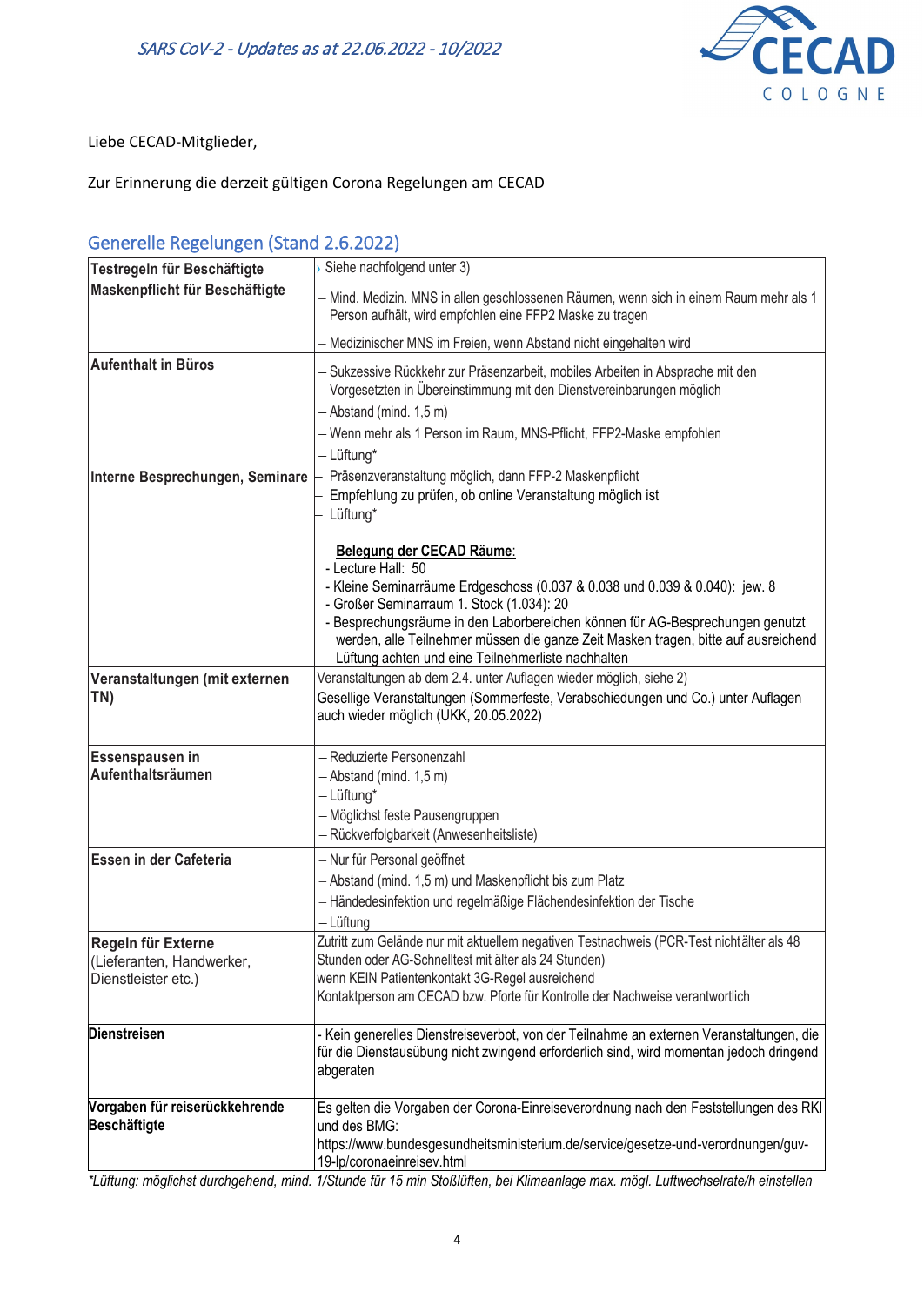

# 2) Durchführung von Veranstaltungen

Aktuell können Veranstaltungen an der Uniklinik Köln **ohne Genehmigung der Task Force** durchgeführt werden. Dies gilt jetzt auch wieder für Veranstaltungen mit primär geselligem Charakter. Zum Schutz von Personal und Patienten sind jedoch weiterhin die folgenden Regelungen bei der Veranstaltungsplanung zu berücksichtigen:

- − **Zutritt für Beschäftigte** der Uniklinik Köln und der Tochterunternehmen nur unter Vorlage des **Mitarbeiterausweises**
- − Zutritt für **externe Personen** nur nach Vorlage eines **aktuellen negativen Testnachweises** (Antigen-Schnelltest < 24 h, PCR-Test < 48h) aus einem zertifizierten Testzentrum
- − Die Kontrolle der notwendigen Nachweise **obliegt dem Veranstalter**
- − Alle Personen müssen während der gesamten Veranstaltung **mindestens einen medizinischen Mund-Nasen-Schutz** tragen. Dies gilt auch für die Referenten / Kursleitungen.

### Catering:

- − **Bei Angebot von Catering in herkömmlicher Buffetform, ist weiterhin auf die Einhaltung der Maskenpflicht am Buffet zu achten. Es muss die Möglichkeit zur hygienischen Händedesinfektion vor Bedienung am Buffet geschaffen werden**.
- − Während der Einnahme von Speisen und Getränken wird empfohlen einen ausreichenden Abstand zu anderen ungeschützten Personen einzuhalten.
- − Sollten sich im weiteren Verlauf Änderungen der Infektions- oder Verordnungslage ergeben, werden diese Regelungen gegebenenfalls angepasst und über das Intranet bekanntgegeben.